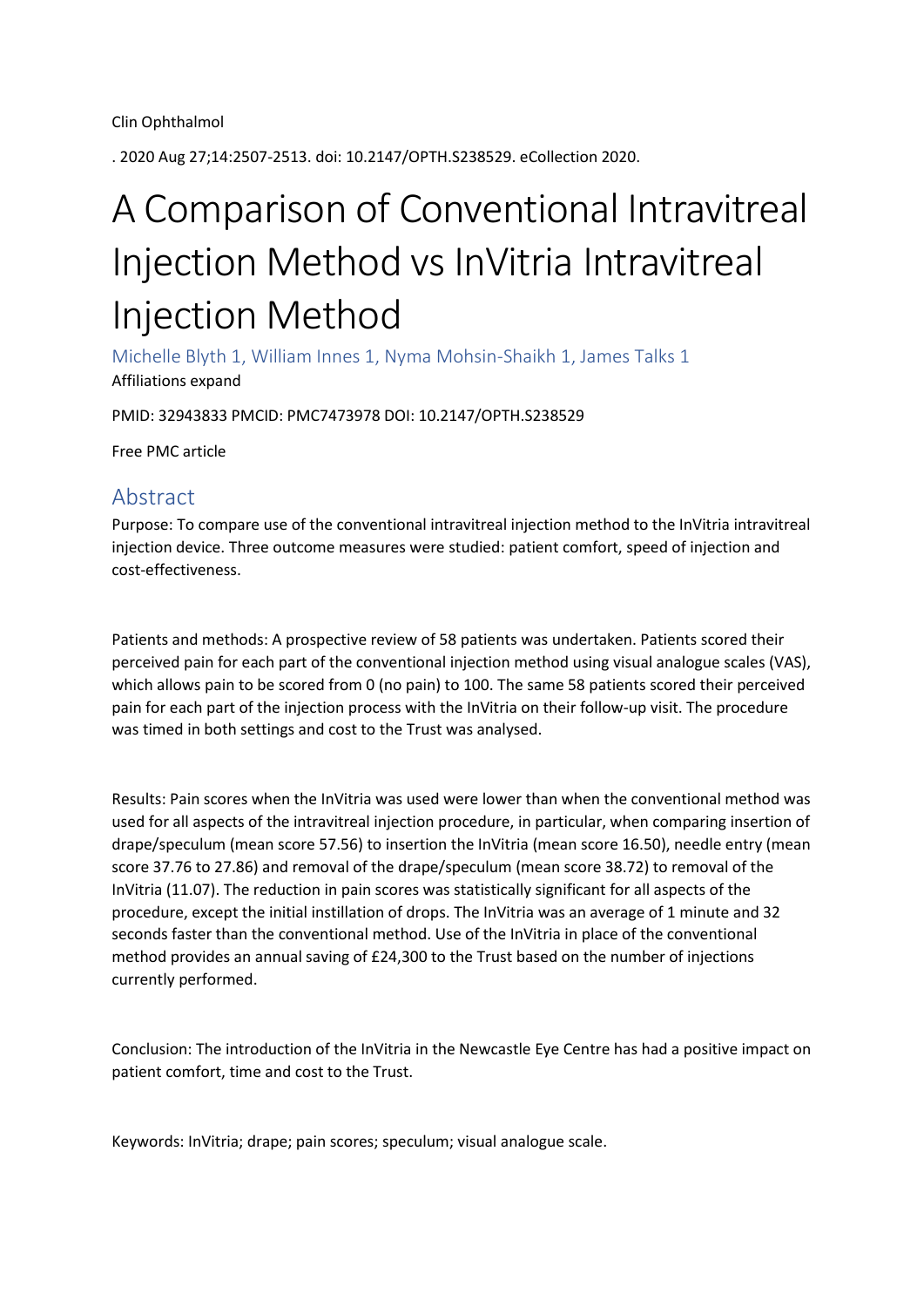© 2020 Blyth et al.

Conflict of interest statement

Mr James Talks reports grants, personal fees, non-financial support from Bayer, grants, attended conference and participated in research for Novartis, participated in research for Roche and Allergan, outside the submitted work. The authors report no other conflicts of interest in this work.

Figures

Figure 1

Figure 1 Number of attendances (blue) and…

Figure 2

Figure 2 The InVitria (image courtesy of…

Figure 3

Figure 3 The Visual Analogue Scale.

Figure 4

Figure 4 VAS scores (with standard error)…

Similar articles

Intravitreal Injection with a Conjunctival Injection Device: A Single-Center Experience.

Soh YQ, Chiam NPY, Tsai ASH, Cheung GCM, Wong TY, Yeo IYS, Wong EYM, Tan ACS.

Transl Vis Sci Technol. 2020 Jul 17;9(8):28. doi: 10.1167/tvst.9.8.28. eCollection 2020 Jul.

PMID: 32855874 Free PMC article. Clinical Trial.

Intravitreal injections using a novel conjunctival mould: a comparison with a conventional technique.

Ratnarajan G, Nath R, Appaswamy S, Watson SL.

Br J Ophthalmol. 2013 Apr;97(4):395-7. doi: 10.1136/bjophthalmol-2012-302155. Epub 2012 Sep 21.

PMID: 23001256

Evaluation of patients' experiences at different stages of the intravitreal injection procedure - what can be improved?

Tailor R, Beasley R, Yang Y, Narendran N.

Clin Ophthalmol. 2011;5:1499-502. doi: 10.2147/OPTH.S24358. Epub 2011 Oct 14.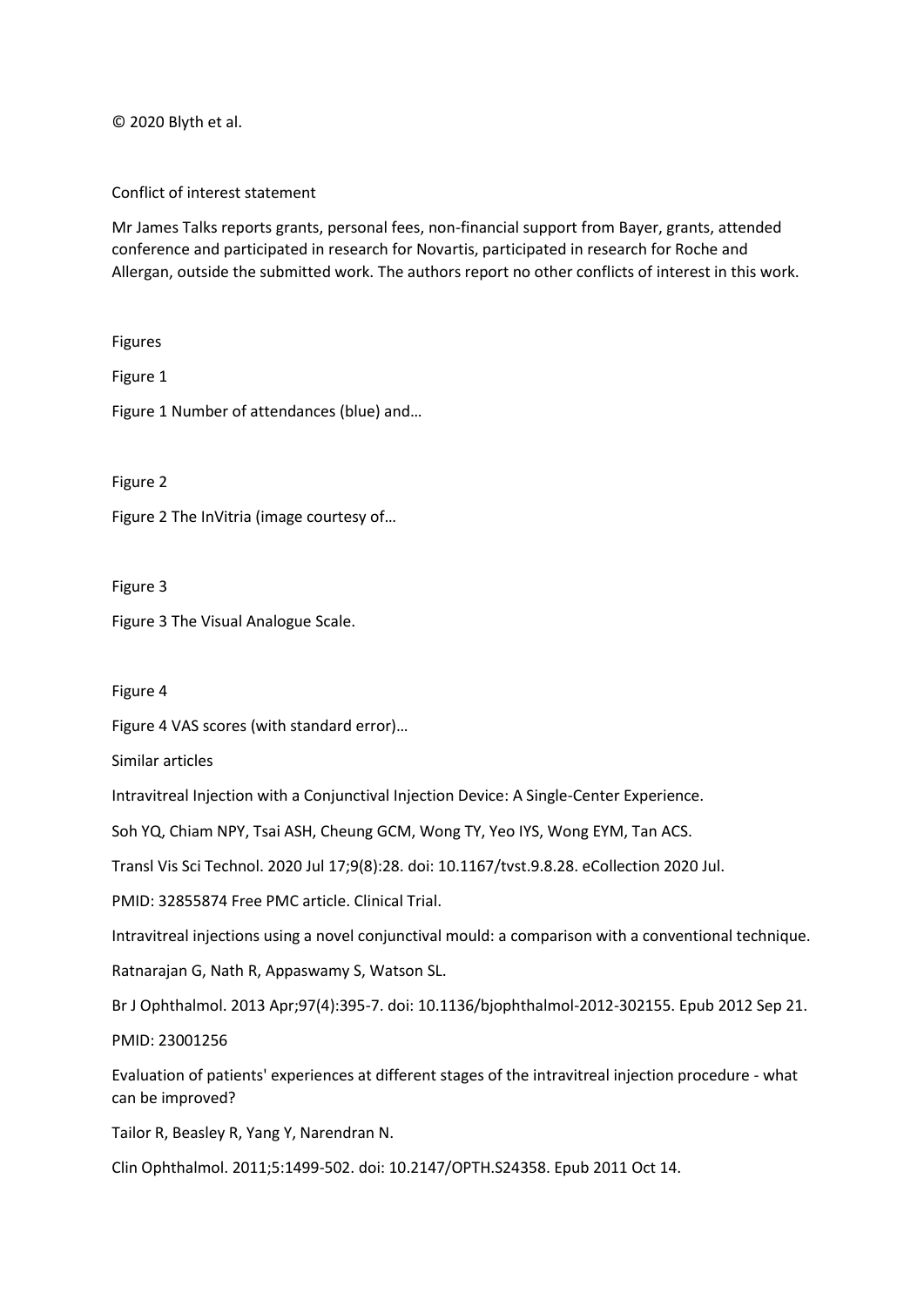## PMID: 22069352 Free PMC article.

Pain management for tubal sterilization by hysteroscopy.

Kaneshiro B, Grimes DA, Lopez LM.

Cochrane Database Syst Rev. 2012 Aug 15;(8):CD009251. doi: 10.1002/14651858.CD009251.pub2.

PMID: 22895987 Review.

Sutureless Aortic Valve Replacement for Treatment of Severe Aortic Stenosis: A Single Technology Assessment of Perceval Sutureless Aortic Valve [Internet].

Desser AS, Arentz-Hansen H, Fagerlund BF, Harboe I, Lauvrak V.

Oslo, Norway: Knowledge Centre for the Health Services at The Norwegian Institute of Public Health (NIPH); 2017 Aug 25. Report from the Norwegian Institute of Public Health No. 2017-01.

PMID: 29553663 Free Books & Documents. Review.

See all similar articles

Cited by 1 article

Novel Needle for Intravitreal Drug Delivery: Comparative Study of Needle Tip Aspirates, Injection Stream and Penetration Forces.

Lytvynchuk LM, Petrovski G, Dam A, Hiemstra J, Wimmer T, Savytska I, Binder S, Stieger K.

Clin Ophthalmol. 2021 Feb 19;15:723-734. doi: 10.2147/OPTH.S297139. eCollection 2021.

PMID: 33642853 Free PMC article.

References

Augood CA, Vingerling JR, de Jong PT, et al. Prevalence of age-related maculopathy in older Europeans: the European Eye Study (EUREYE). Arch Ophthalmol. 2006;124(4):529–535. doi:10.1001/archopht.124.4.529 - DOI - PubMed

Bunce C, Wormald R. Leading causes of certification for blindness and partial sight in England and Wales. BMC Public Health. 2006;6:58. doi:10.1186/1471-2458-6-58 - DOI - PMC - PubMed

NICE Guidelines (NG82) 2018; 2018. Available from: https://www.nice.org.uk/guidance/ng82/chapter/Context. Accessed July30, 2020

National Eye Research Centre 2019. Available from: https://www.nercuk.org/age-related-maculardegeneration. Accessed 14.October.2019.

Varma D, Lunt D, Johnson P, Stanley S. A novel approach to expanding the role of nurses to deliver intravitreal injections for patients with age related macular degeneration. Int J Ophthalm Pract. 2013;4((2):68–74). doi:10.12968/ijop.2013.4.2.68 - DOI

Show all 27 references

Related information

MedGen